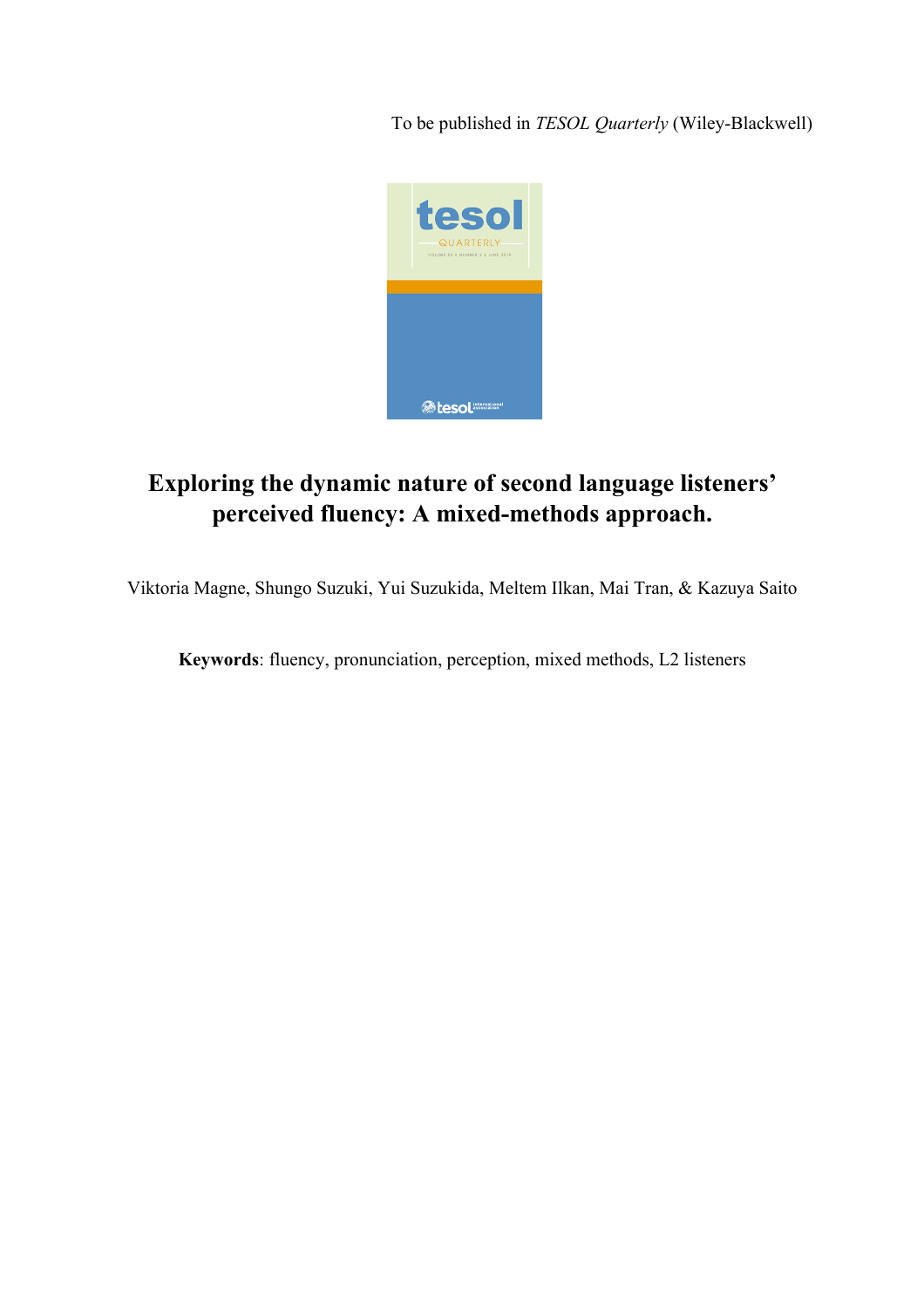Despite the status of English as the Lingua Franca of the world (Seidlhofer, 2011) and the growing number of L2 users (Pennycook, 2017), researchers have mostly investigated L2 accented English based on native speakers' perceptions. In particular, a number of previous studies have looked at native English speakers' perceptions of fluency (e.g., Bosker, Pinget, Quené, Sanders, & de Jong, 2013). Only a limited number of studies have examined L2 speakers' perceptions of the same phenomenon (for a rare exception, see Rossiter, 2009). Therefore, we know very little about how L2 users conceptualize fluency, and what their subjective conceptualizations of fluency are. Thus, the current study took the first step to investigate the factors affecting L2 users' intuitive perceptions of L2 fluency using an explanatory sequential mixed-methods design.

## **Background**

## **Disentangling Fluency**

The importance of fluency has been recognized in successful L2 communication and language assessment contexts. Thus, previous studies have investigated which utterance features can predict fluency judgements by native speakers of target languages. Prior research has commonly reported that NSs' perception is associated largely with speed and breakdown fluency and secondarily with repair fluency (e.g., Bosker et al., 2013). However, prior research has exclusively employed native speakers as fluency judges while a number of studies have reported that L2 English communication takes place more frequently between L<sub>2</sub> users than between L<sub>1</sub> and L<sub>2</sub> users. For the sake of the ecological validity of research findings, fluency research should be extended by examining L2 users' fluency judgements (Rossiter, 2009).

## **Qualitative Approach to L2 learners**

Despite being limited in number, qualitative methods have uncovered affective and perceptual aspects of L2 learners. For example, Derwing, Munro and Thomson (2008) conducted individual interviews with 32 L2 English speakers in Canada (L1 Chinese and Russian/Ukrainian). Their results show that affective-cognitive, social, and motivational aspects play a role in L2 speakers' self-reported willingness to communicate in English, suggesting the importance of various aspects of L2 speech production. Regarding L2 learners' perception of fluency (the focus of this study), Rossiter's (2009) qualitative findings point towards temporal features of speech such as pausing and self-repetitions rather than their social perceptions. The raters in Rossiter (2009) also negatively reacted to non-temporal features of speech during their fluency judgements including pronunciation, vocabulary, and perceived confidence. Notably, both novice and expert raters gave a lot of negative comments on lexical errors perhaps due to their strong awareness of lexical choices and appropriateness than that of L2 speakers. Similarly, Tavakoli and Hunter (2018) explored teachers' understanding of fluency using a mixed-methods approach. The results demonstrated that teachers define fluency as an overall speaking ability; teachers conflated the distinction between fluency and speaking ability. Hence, their qualitative data showed that classroom teachers may address fluency in an incompatible way with findings from fluency research which commonly specifies fluency as temporal performance of speech.

Our precursor research (Saito, Ilkan, Magne, Tran, & Suzuki, 2018) quantitatively explored a set of utterance fluency measures that differentiated between low, mid, and high levels of fluency judged by native speakers of British English in the context of picture narrative speech produced by 90 Japanese learners of English and 10 native speakers of Canadian English. The results showed that articulation rate differentiated high and nativelike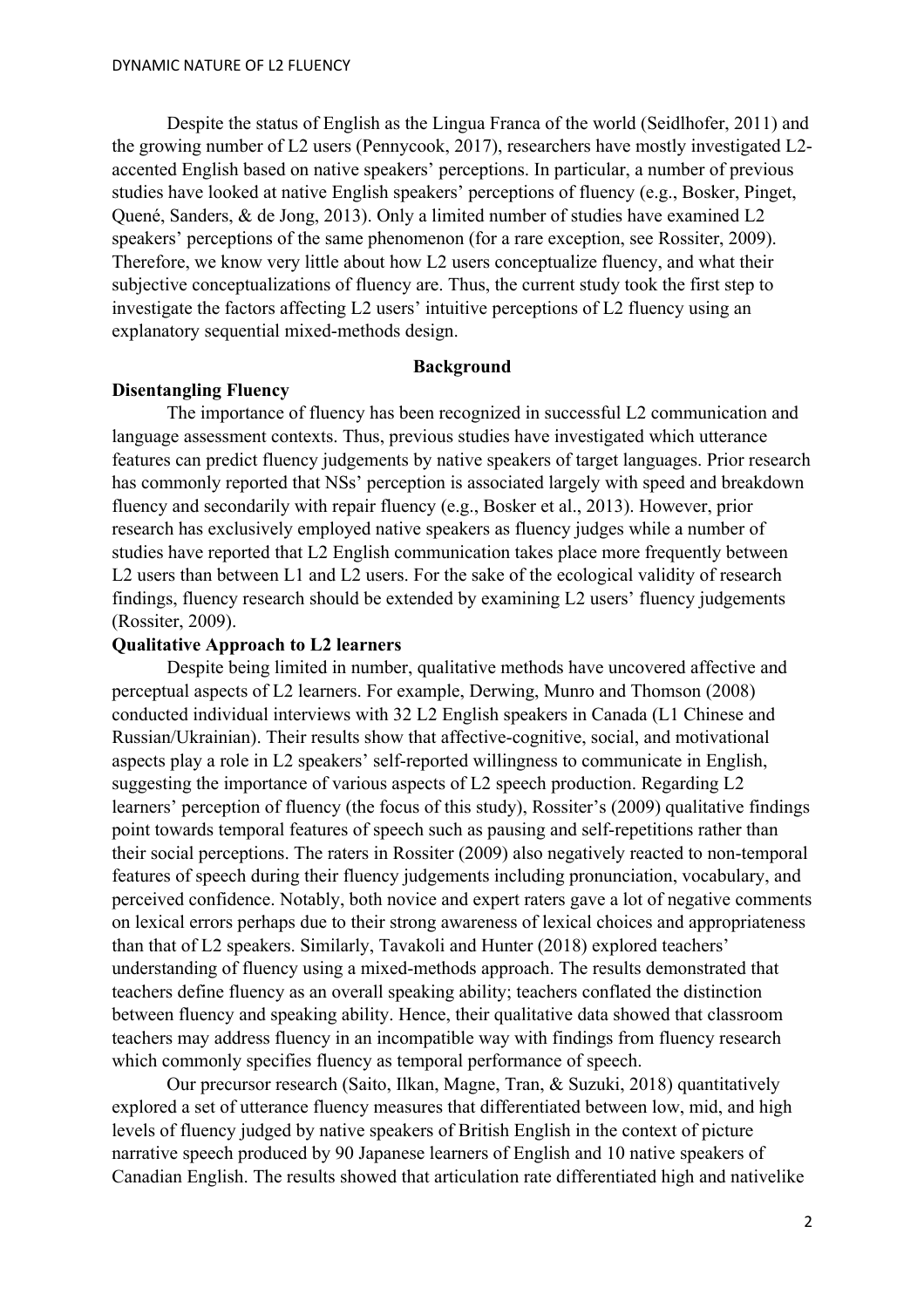fluency, and that mid-clause pause ratio differentiated between mid and high levels while final-clause pause ratio distinguished low and mid levels of fluency. In this extension study, we recruited 10 L2 users of English in London and asked them to rate the same speech samples in Saito et al. (2018). As such, we aimed to explore how utterance fluency features are associated with L2 listeners' perceived fluency of L2 picture description speech. We also added a qualitative dimension to elicit L2 listeners' subjective perspectives on fluency. Therefore, the following research questions were formulated:

- 1. How are utterance fluency features associated with L2 listeners' fluency ratings?
- 2. Which aspects of perceived fluency do L2 listeners name as influencing their fluency ratings?

## **Methodology**

## **Speech Samples**

A total of 100 samples came from Saito et al. (2018). Out of 100, 90 samples were provided by L1 Japanese speakers with varied proficiency levels from inexperienced learners (Length of Residence  $[LOR] = 0$  years), experienced learners (LOR  $\leq$  5 years) to attainers (LOR > 6 years), following Trofimovich and Baker's (2006) categories. Additional 10 samples were provided by L1 Canadian English speakers recruited in Vancouver to provide a native-level baseline for the ratings.

# **Task Procedure**

To elicit their spontaneous speech, all speakers performed a timed picture description (Saito et al., 2018 for details of the task format and procedure). Following previous research in L2 fluency (Derwing, Munro, Thomson, & Rossiter, 2009), participants described seven pictures with five seconds of planning. Out of seven pictures, the last three were used for the rating and linguistic analysis. Each picture was presented with three keywords to facilitate language production for less proficient speakers. The first 10 seconds of the last three picture descriptions were extracted using Praat (Boersma & Weenink, 2012) and combined into a single WAV file totaling 30 seconds.

## **Listeners**

A total of 10 L2 users of English were voluntarily recruited. The listeners came from different European language backgrounds (Russian = 1; Spanish = 4; Hungarian = 2; French  $= 2$ ; Ukrainian  $= 1$ ). Their age ranged from 30 to 38 ( $M<sub>age</sub> = 32.9$ ). They were all skilled professionals working in London at the time of data collection. They all came to the UK after the age of 16 but demonstrated a high level of fluency in English as evidenced from their self-reports in the interview and from the first author's assessment. They were born outside of English-speaking countries and learned English as a foreign language in a classroom setting. None of them had studied Japanese prior to participating in the project. Their reported relatively low familiarity with Japanese-accented English (*M* = 1.5, *Range* = 1-4) on a 6-point scale  $(1 = not at all, 6 = very much).$ 

# **Rating procedure**

Following prior research (e.g., Derwing et al., 2009), the listeners first were given a brief definition of fluency (i.e., the flow and smoothness of speech). They then proceeded with the practice rating of three samples to familiarize themselves with the range of the dataset and rating procedure. After they completed the practice task and verbally confirmed their understanding of the rating procedure with the researcher, they moved on to evaluate the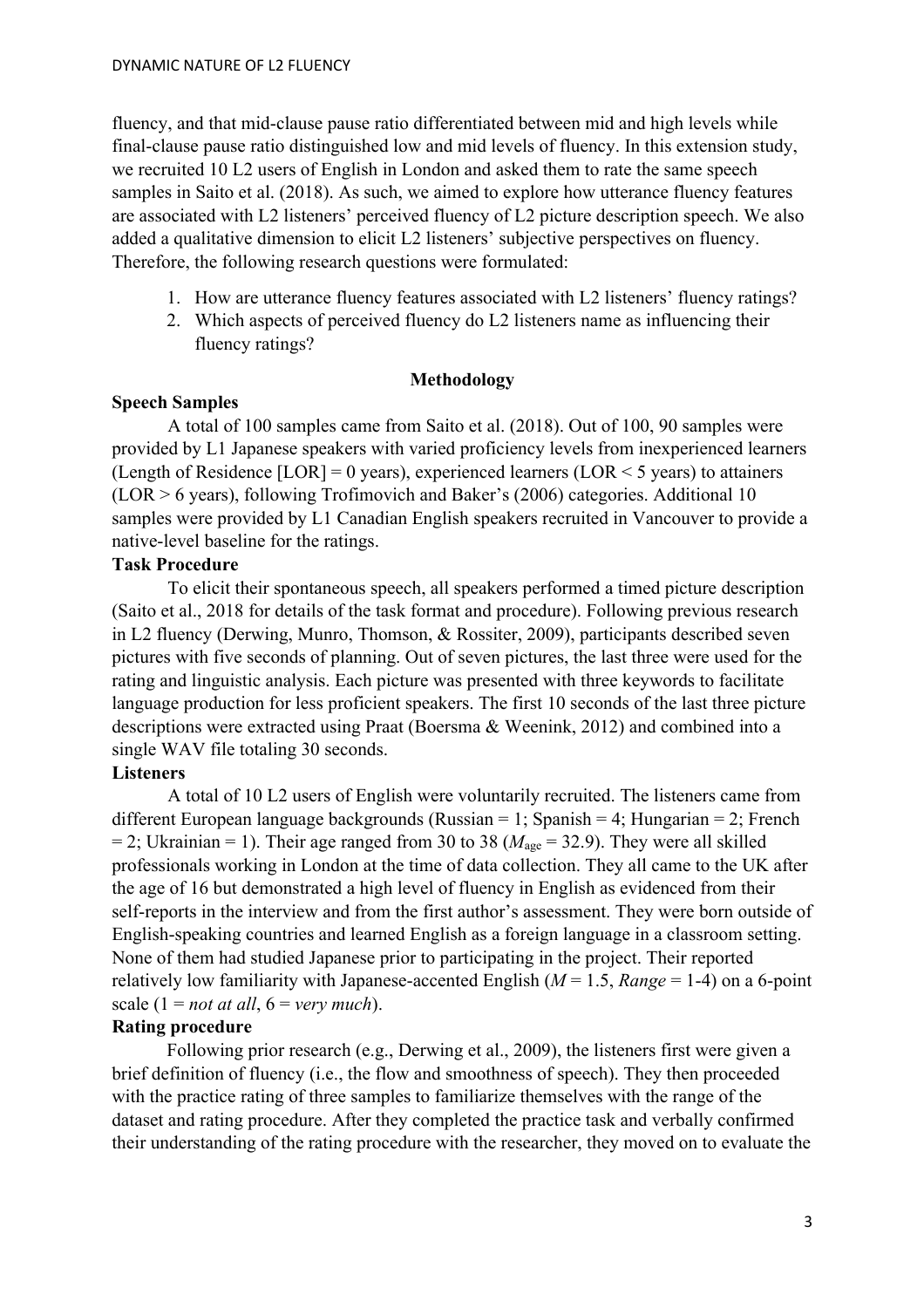100 samples on a 9-point scale (1 = *not fluent*, 9 = *very fluent*). The speech samples were presented in a randomized order using Praat.

**Inter-rater agreement**. The results of the Cronbach alpha analyses confirmed the high inter-rater agreement of our 10 raters' fluency judgements ( $\alpha$  = .97) in line with previous fluency studies (e.g., Bosker et al., 2013 for  $\alpha = 0.97$ ). Therefore, their judgements were averaged to compute fluency scores for each speech sample.

#### **Interview Procedure**

After completing the rating session, the listeners were invited to the follow-up semistructured interviews. All participants agreed to being recorded and cited for the purposes of this study. The interview questions covered their perceptions of fluency during the rating task and, more specifically, the features they were attending to while differentiating the level of fluency of speech. To facilitate the interview process, the participants were given terminologies that could help them articulate their experiences: speed (not too fast/slow), breakdown (pause frequency within/between sentences or clauses), and repair (repetitions). The first author conducted the interviews, using the above areas as guidelines with some flexibility and spontaneity. All responses were audio-recorded. The interviews varied in length from 8 to 25 minutes  $(M = 16.5)$ .

## **Data Analysis**

**Utterance fluency analysis.** In line with previous research, all speech samples were transcribed into Analysis of Speech Units (Foster, Tonkyn, & Wigglesworth, 2000). Building on Kormos's (2006) utterance and cognitive fluency model, the speech samples were then coded for three dimensions of utterance fluency by three trained researchers. For breakdown fluency, the number of filled and unfilled pauses ( $>$  250ms: Bosker et al., 2013) in the middle and the end of clauses were divided by the total number of words. For speed fluency, the mean number of syllables per second was computed over the total phonation time. Repair fluency was obtained through the mean number of repetitions and self-corrections over the total number of words (for descriptive statistics, see Table 1).

**Interpretative phenomenological analysis**. The interview data were transcribed and analyzed by the first author using interpretative phenomenological analysis (IPA; Smith, Flower, & Larkin, 2009). At the initial stage of data analysis, exploratory comments were put in the left margin. Next, initial themes were identified and recorded in a separate document. Afterwards, the connections between the initial themes were identified and grouped to form superordinate themes. A table of themes with superordinate and subordinate themes was then produced. The same process was repeated for the remaining nine interviews. Following Isaacs and Trofimovich (2012), the subordinate themes were then transformed into quantitative data by calculating word frequency for each theme. By combining the quantitative analysis of speech and the listeners' fluency scores with qualitative comments, we aimed to capture the dynamic nature of L2 listeners' perceived fluency.

#### **Results**

## **Quantitative Results**

Initially, a set of Pearson correlational analyses was performed to explore the relationship between L2 users' fluency judgements (perceived fluency) and utterance fluency features. As indicated in Table 1, perceived fluency was correlated strongly with articulation rate (speed) and mid-clause pause ratio (breakdown) but weakly with final-clause pause ratio (breakdown) and repetition ratio (repair). To further investigate the relative weights of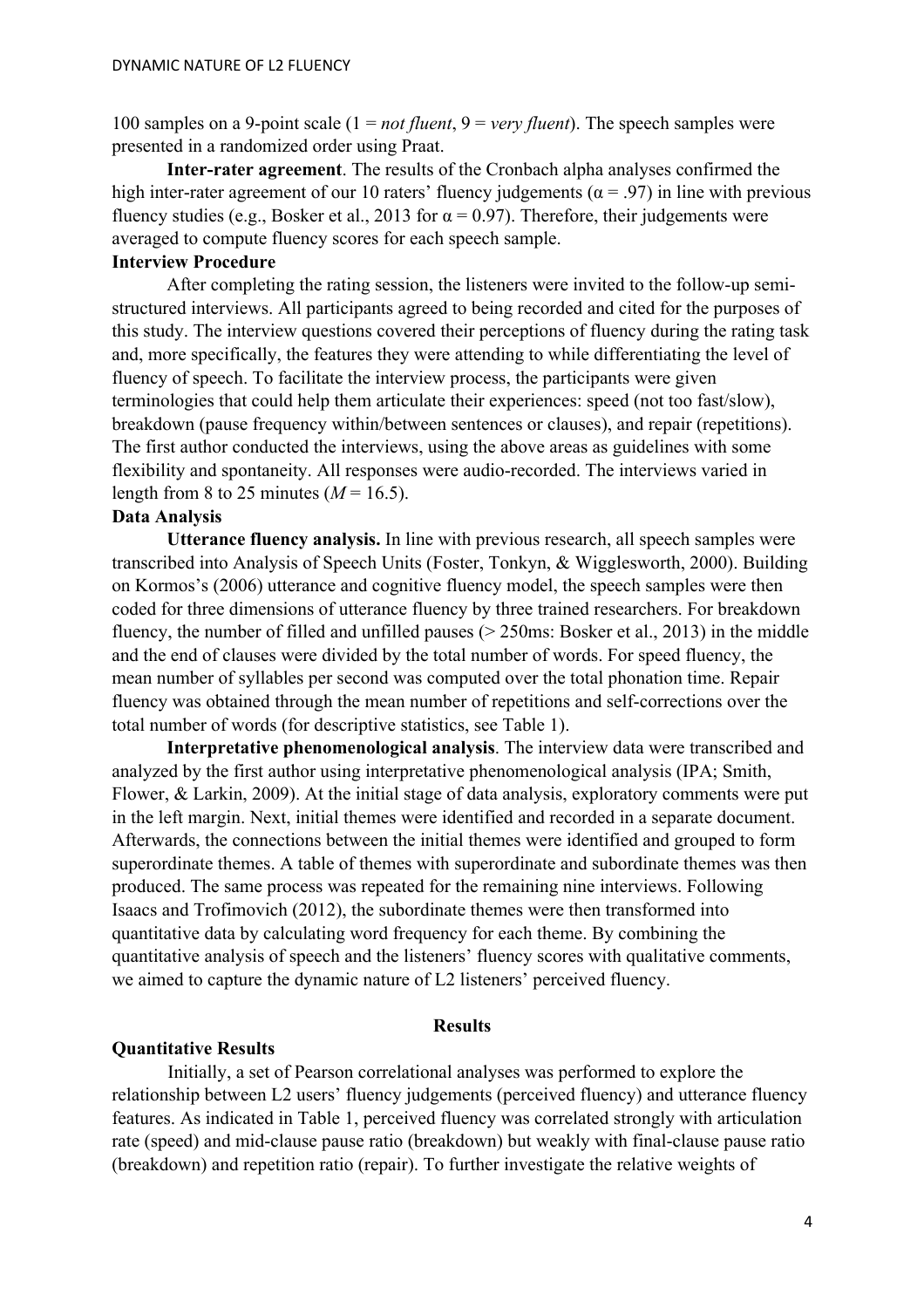utterance fluency measures in perceived fluency, we ran a stepwise multiple regression analysis. As summarized in Table 2, the regression model included only articulation rate and mid-clause pause ratio, accounting for 50.9% of the total variance. The model shows that L2 listeners' fluency perception was predicted primarily by speed of delivery and secondarily by clause-internal pausing. According to Plonsky and Ghanbar's (2018) field-specific benchmark, the explained variance could be considered relatively large  $(R^2 > .50)$ , suggesting that our L2 listeners greatly relied on temporal information (speed, breakdown) in their fluency judgements.

## **Qualitative results**

After carrying out IPA, the overreaching theme of equating fluency with proficiency in English emerged with three superordinate themes, which the participants believed affected their judgements of fluency: (a) temporal factors; (b) non-temporal factors; and (c) social factors.

The first theme, similar to Rossiter (2009), included subcategories of speed and breakdown fluency, which divided speech samples into two broad categories: speech with the optimal speed of delivery and with excessive pausing. For instance, Participant 1 described 'that was difficult to follow because the gaps were too long.' However, this theme did not account for the majority of the comments related to fluency ( $N = 96$  out of 339) while the participants received a definition of fluency as a temporal construct prior to the rating. Notably, there were few comments related to repair fluency as a factor influencing L2 raters' fluency judgements whereas it was found to be significantly correlated with their numerical ratings.

Theme 2 and 3 received more comments from the participants  $(N = 113, 130,$ respectively). The second theme looked at lexical richness, grammatical accuracy and pronunciation in general. Participants' narratives indicated that standard grammar and varied or sophisticated vocabulary were indicative of high fluency whereas 'struggling to get the right words' (Participant 3), non-standard grammar and not having 'good pronunciation' (Participant 2) signalled low-level fluency and by extension low proficiency in English.

Participants' comments revealed strong emphasis on social factors and their effect on their perceptions of speech. The third theme encompassed L2 users' experiences of Standard English, evoking the notions of high socio-economic status, gender stereotypes, L1 English speaker superiority, and the subsequent inferiority of L2 accents. Participants expressed their internal points of reference to native speakers of English as the benchmark for fluency judgements in a number of comments. As Participant 10 summarized, 'some of them are native speakers but speak very slowly, and some of them speak very very fast. And both of them, I would consider them as being fluent, obviously.' Consequently, participants would assign higher fluency ratings to speech samples that sounded nativelike to them. To further explore the qualitative findings, a 13-category coding scheme was developed under the three main themes identified using IPA. Frequency of coded categories from L2 raters' transcribed interviews are summarized in Table 3. The main challenge was to disentangle the categories of 'Nativelike/Not nativelike' and 'Pronunciation'. For example, 'then it's pronunciation that's the how you pronounce consonants and vowels' was classed under non-temporal factors whereas 'fluent means um as close as to native, with the accent or obviously, it would be the best to speak to native speakers' were classed under Social factors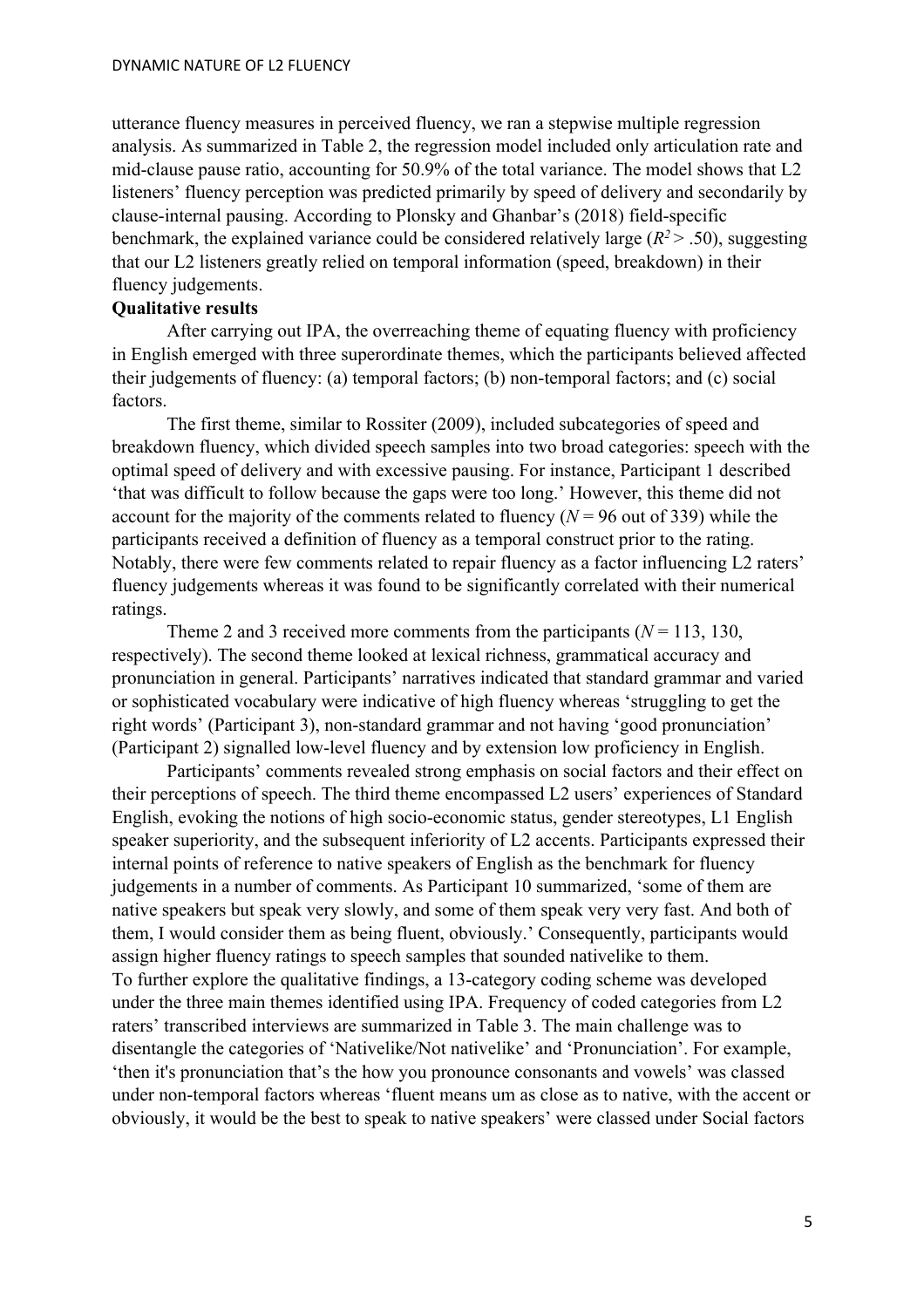#### DYNAMIC NATURE OF L2 FLUENCY

## Table. 1

2 3 4 5 6 *M SD r p r p r p r p r p* Perceived fluency 1. Perceived fluency 5.04 2.10 0.665\*\* < .001 -0.339\*\* < .001 -0.607\*\* < .001 0.218\* 0.029 0.135 0.182 Utterance fluency 2. Articulation rate 3.03 7.02 – – -0.399\*\* < .001 -0.574\*\* < .001 0.192 0.056 0.076 0.451 3. Final-clause pause ratio 0.14 0.10 – – 0.089 0.381 -0.276\*\* 0.005 -0.092 0.364 4. Mid-clause pause ratio 0.18 0.15 – – – – – – – – – – – – – – – – – – 0.003 – – – – 0.094 0.352 5. Repetition ratio 0.98 0.04 – – 0.425\*\* < .001 6. Self-correction ratio  $0.98 \t0.04$  – –

*Descriptive Statistics and Correlational Coefficients of Utterance Fluency Measures and Perceived Fluency*

*Note*.  $*$  indicates  $p < .05$ ,  $**$  indicates  $p < .01$ 

#### Table 2.

*Results of Stepwise Multiple Regression Analysis Using Utterance Fluency Measures as Predictors of Perceived Fluency*

| Outcome variable  | Predictor variables    | Adj. $R^2$ | $R^2$ change |       |       |          | <b>VIF</b> |
|-------------------|------------------------|------------|--------------|-------|-------|----------|------------|
| Perceived fluency | Articulation rate      | 0.437      | 0.437        | 0.472 | 77.82 | .001     | 49. ا      |
|                   | Mid-clause pause ratio | 0.509      | 0.072        |       | 52.26 | $.001\,$ | 49. ،      |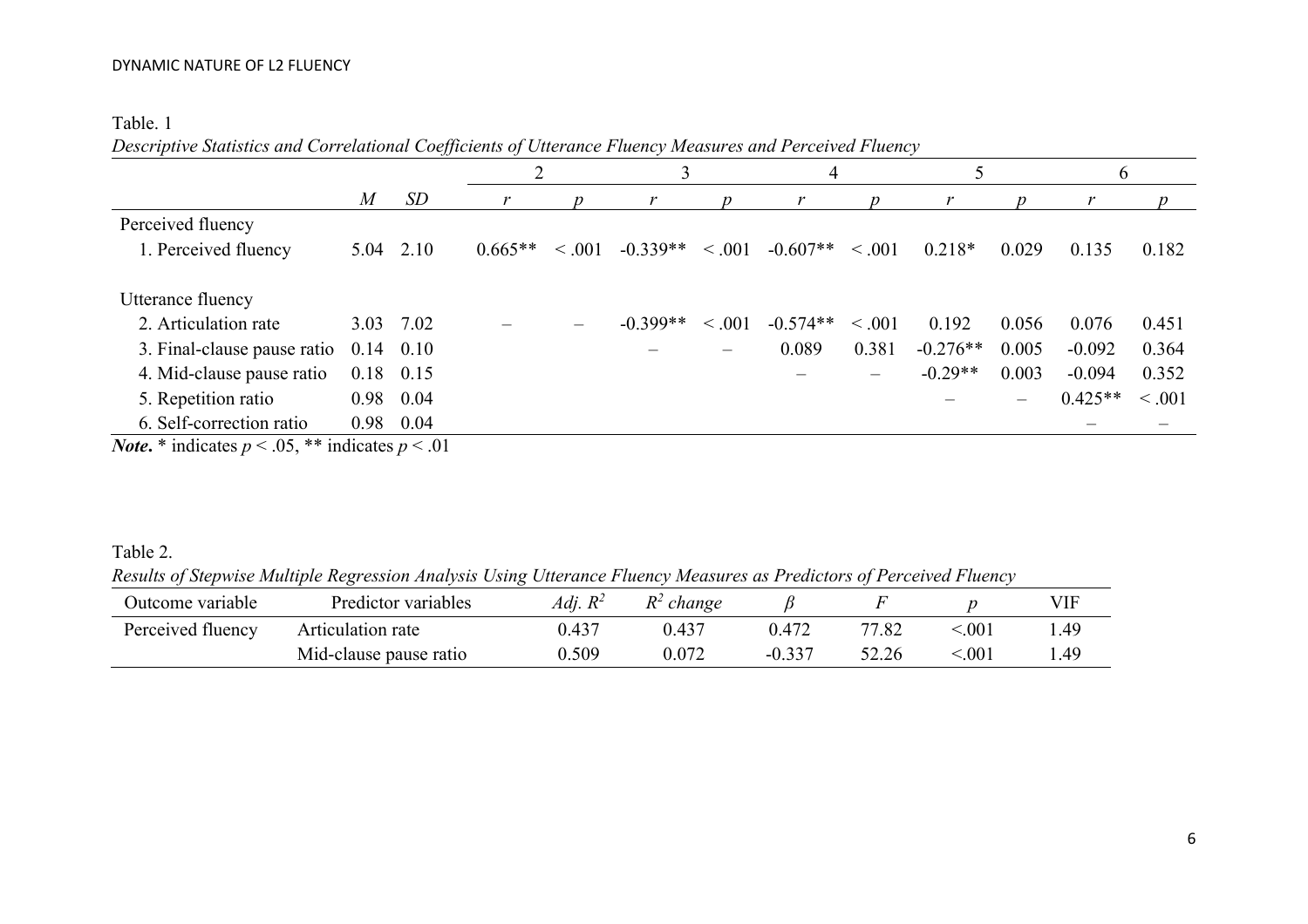as they were contextually linked to the notion of native speakerism. These results point to the multifaceted nature of perceived oral fluency, which is seen as a combination of several intertwined factors.

| Frequency of Coded Categories from L2 Raters' Transcribed Interviews. |                |  |  |  |
|-----------------------------------------------------------------------|----------------|--|--|--|
| Coded category                                                        | Total comments |  |  |  |
| <b>Temporal</b>                                                       | 96             |  |  |  |
| Speed                                                                 | 62             |  |  |  |
| Pauses                                                                | 29             |  |  |  |
| Rhythm                                                                | 5              |  |  |  |
| Repair                                                                | 5              |  |  |  |
| Non-temporal                                                          | 113            |  |  |  |
| Vocabulary                                                            | 10             |  |  |  |
| Grammar                                                               | 21             |  |  |  |
| Pronunciation (general comments)                                      | 44             |  |  |  |
| Sentence patterns                                                     | 38             |  |  |  |
| <b>Social</b>                                                         | 130            |  |  |  |
| Education                                                             | 3              |  |  |  |
| Socio economic status                                                 | 3              |  |  |  |
| Gender                                                                | 4              |  |  |  |
| Nativelikeness                                                        | 45             |  |  |  |
| L2 accent/Not nativelike                                              | 75             |  |  |  |

*Frequency of Coded Categories from L2 Raters' Transcribed Interviews.*

Table 3.

#### **Discussion**

It has been suggested that native speakers' L2 fluency judgements have been mostly influenced by temporal factors such as speed and breakdown fluency. However, given the lack of studies on L2 speakers' perceptions of fluency, the present study attempted to identify key factors underlying L2 users' perceived fluency using an explanatory sequential design. It appears that fluency, similar to comprehensibility (Isaacs and Trofimovich, 2012), tends to be conceptualized as a broad concept (for similar findings with teacher see Tavakoli and Hunter, 2018). Our quantitative findings indicate that L2 speakers' perceived fluency is mainly associated with the speed of delivery and pausing behaviors within clauses. The magnitude of the link between acoustic information and L2 fluency judgements is relatively large  $(R^2 >$ .50) (Plonsky & Ghanbar, 2018). The results here serve as additional supportive evidence for the significant role of temporal features in L2 fluency judgements.

In the context of native speakers' judgements, pausing behaviors between clauses is also found to be a significant predictor (Saito et al., 2018). However, our regression model in the case of L2 speakers' perceived fluency excluded final-clause pause ratio which is relatively independent of L2 proficiency (Kormos, 2006). This might suggest that L2 speakers are more aware of different speech processing in response to pause locations than monolingual native speakers. Our L2 listeners focused more on mid-clause pauses which is assumed to reflect linguistic encoding processes (i.e., formulation) than on final-clause pauses which is expected to mirror conceptualization. This finding may suggest L2 speakers' sensitivity to linguistic processing underlying speech production probably due to their experience of L2 learning, subsequently supporting the advantages of employing a diverse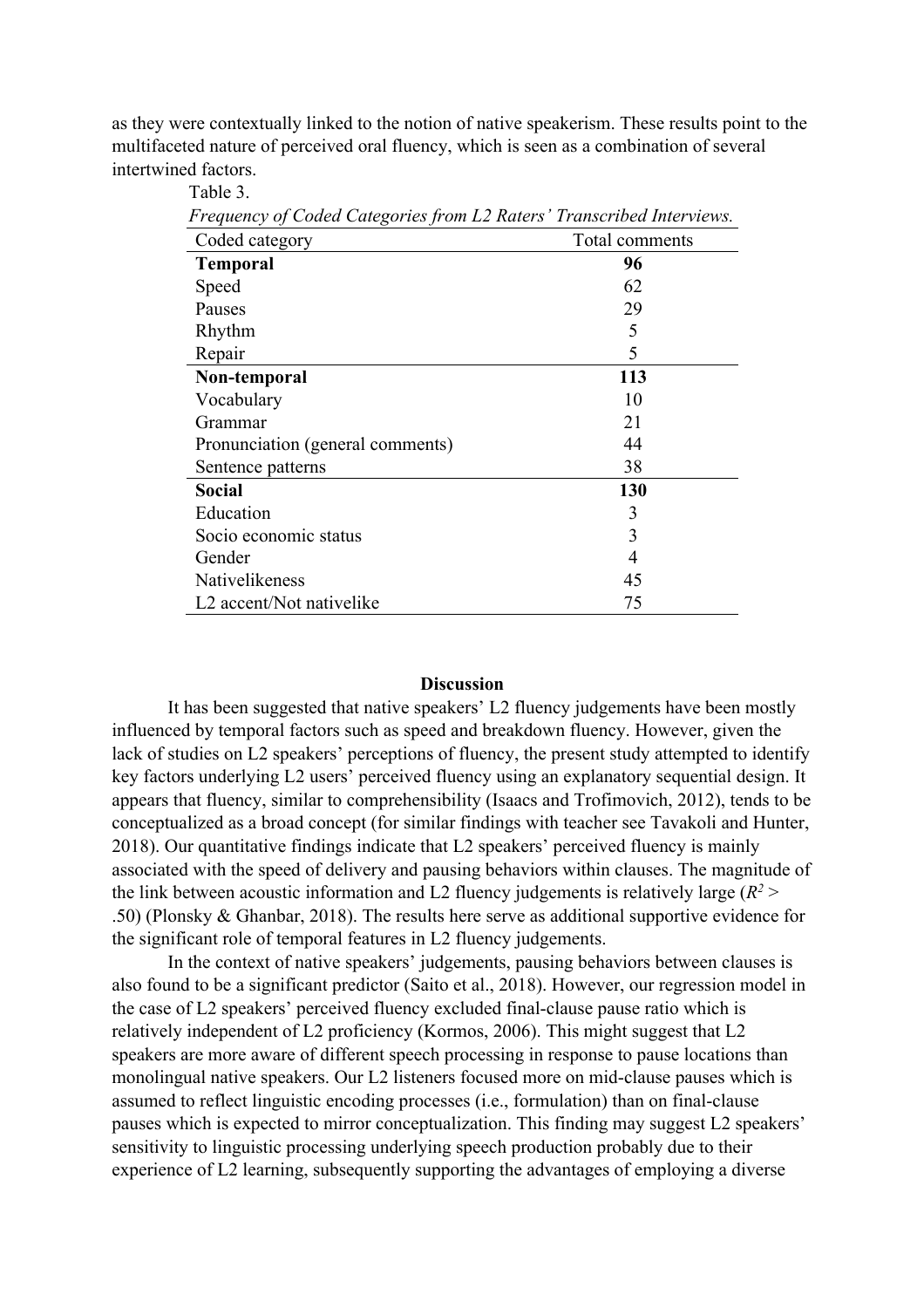range of listeners in speech judgement tasks (e.g., Munro, Derwing, & Morton, 2006 for L2 users with varied experience backgrounds).

These quantitative findings have been further substantiated by our qualitative findings based on the interview data. First, as with the regression model, theme 1 pointed to the importance of optimal speed and the right placement of pauses in L2 speakers' notion of 'being fluent' in L2. More importantly, the qualitative findings uncover factors explaining the dynamicity of L2 listeners' judgements of fluency. Our qualitative results are consistent with Rossiter's (2009) claim that non-temporal variables such as pronunciation, grammar, and vocabulary have an effect on fluency judgments. Whilst participants recognized the importance of these variables in assigning fluency ratings, the speech samples triggered a wealth of comments related to speaking English fluently which were classified under the umbrella term 'social factors'. The negative comments associated with low-level fluency were contrasted in the data against nativelikeness which, in turn, is associated with the notion of high social status and advanced proficiency in the target language. Based on this, it is possible to hypothesize that L2 speakers might be more sensitive to monolingual views of bilingualism rooted in essentialist ontologies of language that relegate non-native speakers to a deficit model (Ortega, 2019). Our L2 listeners might have experienced linguistic insecurity, which is still extant among multilinguals. They appeared to evaluate their L2 English oral proficiency vis-a-vis monolingual native speakers of English and also to self-judge their L2 fluency with native-like fluency or accent as a referential point. Therefore, they might have invoked such social factors during their judgements of speech produced by L2 speakers from a different L1 background (Japanese).

Social aspects of perceived fluency are substantively difficult to operationalize and measure in a quantitative manner. However, the present study suggests that it is crucial for further research to acknowledge that linguistic studies need to focus more on language as a social construct that is never neutral or easily quantifiable. While the findings reported here provide insight into the dynamic nature of L2 listeners' perceived fluency, it should be noted that LOR could only give a rough index for the level of L2 proficiency.